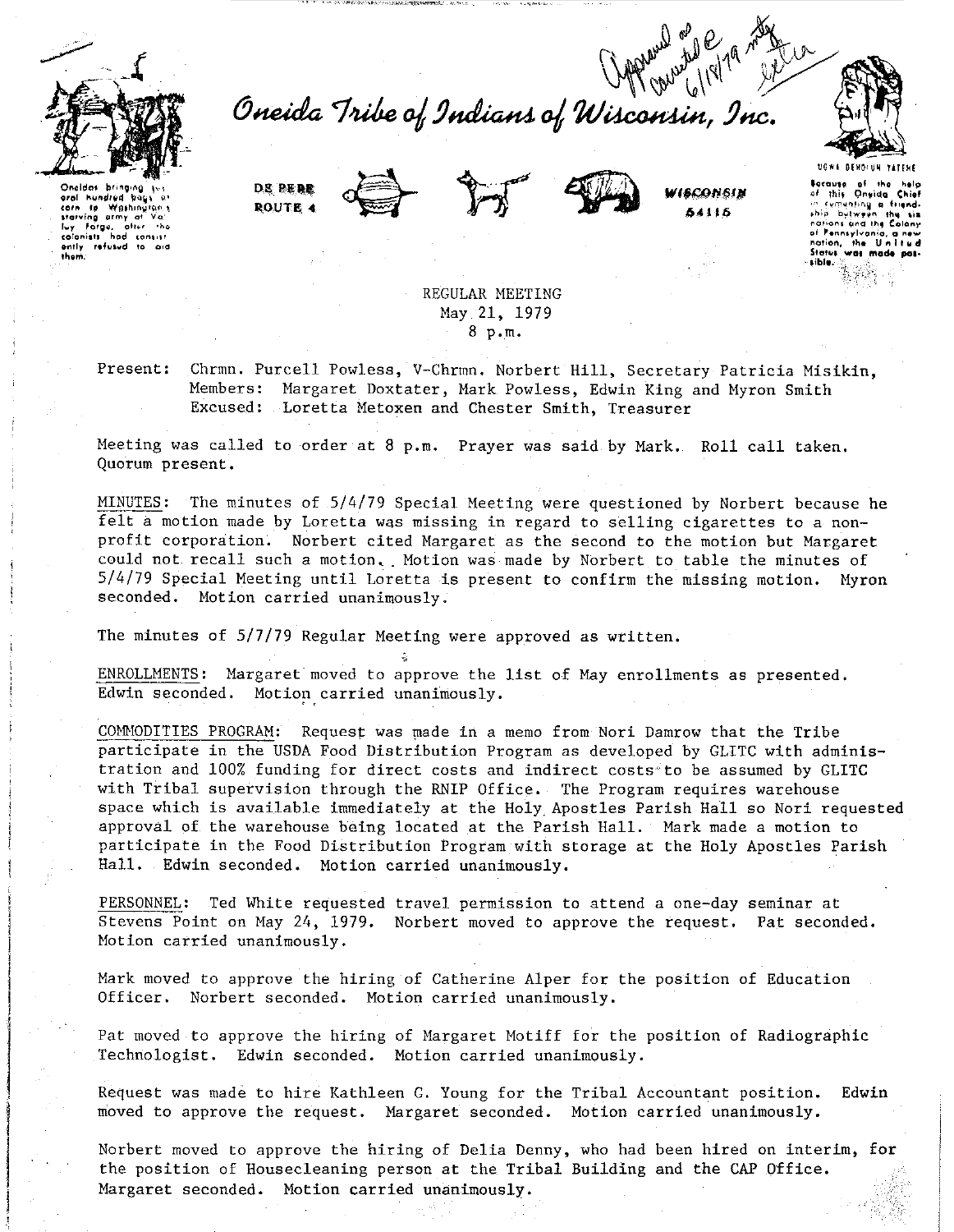Oneida Tribe of Indians of Wis. Regular Meeting<br>5/21/79 Page 2

 $\label{eq:3} \begin{split} \mathcal{L}_{\mathcal{A}}^{\mathcal{A}}\left(\mathcal{L}_{\mathcal{A}}^{\mathcal{A}}\right) & =\mathcal{L}_{\mathcal{A}}^{\mathcal{A}}\left(\mathcal{L}_{\mathcal{A}}^{\mathcal{A}}\right) \left(\mathcal{L}_{\mathcal{A}}^{\mathcal{A}}\right) \left(\mathcal{L}_{\mathcal{A}}^{\mathcal{A}}\right) \left(\mathcal{L}_{\mathcal{A}}^{\mathcal{A}}\right) \left(\mathcal{L}_{\mathcal{A}}^{\mathcal{A}}\right) & =\mathcal{L}_{\mathcal{A}}^{\mathcal{A}}\left(\$ 

BIA ZERO-BASED BUDGETING: Request was made by Frank Cornelius tha't the Tribe designate a person he can work with to discern Tribal priorities for budget purposes. This person would work with Frank and the Finance Committee. Norbert moved that Carl Rasmussen and Bill Gollnick be assigned the duties as requested by Frank. Margaret 11econded. Notion carried unanimously.

PARA-LEGAL PROGRAM: Mark made a motion to approve the monthly report for May from the Para-Legal Program. Pat seconded. Notion carried unanimously.

HEALTH BOARD: Motion was made by Norbert to accept the resignation of Elaine Walking-<br>eagle. Edwin seconded. Motion carried unanimously. Edwin seconded. Motion carried unanimously.

Mark moved to approve the Health Board minutes of 5/14/79. Margaret seconded. Motion **carried unanimously.** 

GLITC RESOLUTION: Resolution was presented for approval requesting that the Fiscal Year contracting services of the Indian Action Program, Indian Library Training Program, remain with the Indian Technical Assistance Center in Colorado and that subparts 271.24 or P.L. 93-638 be waived and that the GLITC, Inc. operate the Program for the Oneida Tribe. Norbert moved to adopt the resolution. Pat seconded. Motion carried unanimously.

LAND COMMITTEE: Request was made to approve the draft resolution to present to the General Tribal Council on June *2* for adoption. The resolution pertains to the Tribe's intent to reacquire land within the Reservation boundaries established by the Treaty of 1838. "stanley Webster indicated that the Land Committee would have an answer for a question related to what happens to the Indian landowner on taxable land in the process being considered and that that answer would be available for the June 2 meeting. Motion was made by Norbert to approve the draft resolution for presentation to the General Tribal Council. Mark seconded. Motion carried unanimously.

Hark moved to present the draft resolution and attached materials at the Special General Tribal Council meeting on June 2, 1979, at 1 p.m. at Sacred Heart Center. Pat seconded. Motion carried unanimously.

OHA: Mark moved to approve Sharon Cornelius for the vacant Secretary-Treasurer position on the Oneida Housing Authority. Pat seconded. Motion carried unanimously.

Request was made to adopt the resolution approving modifications to the leases No.  $0-305(65)$  and  $B-1010(76)$  as proposed by the Housing Authority. Motion was made by Mark to adopt the resolution. Pat seconded. Vote was 5 for and 1 opposed (Myron). Motion carried.

Pat moved to approve the Oneida Housing Authority monthly report for April. Mark seconded. Vote was 5 for and 1 opposed (Myron). Motion carried.

MUSEUM: Alan Crooks asked approval of a budget modification for the Museum. Edwin<br>moved to approve the budget modification as presented. Norbert seconded. Motion moved to approve the budget modification as presented. Norbert seconded. carried unanimously.

Edwin moved to approve the April/May monthly report of the Huseum. Norbert seconded, Question was asked about religious artifacts being deslgnated as sacred by the religious leaders of the Tribe. Alan recommended that som·eone be appointed or designated to act as the Tribe's religious leader and that this could be done at a General Tribal Council meeting. Motion carried unanimously.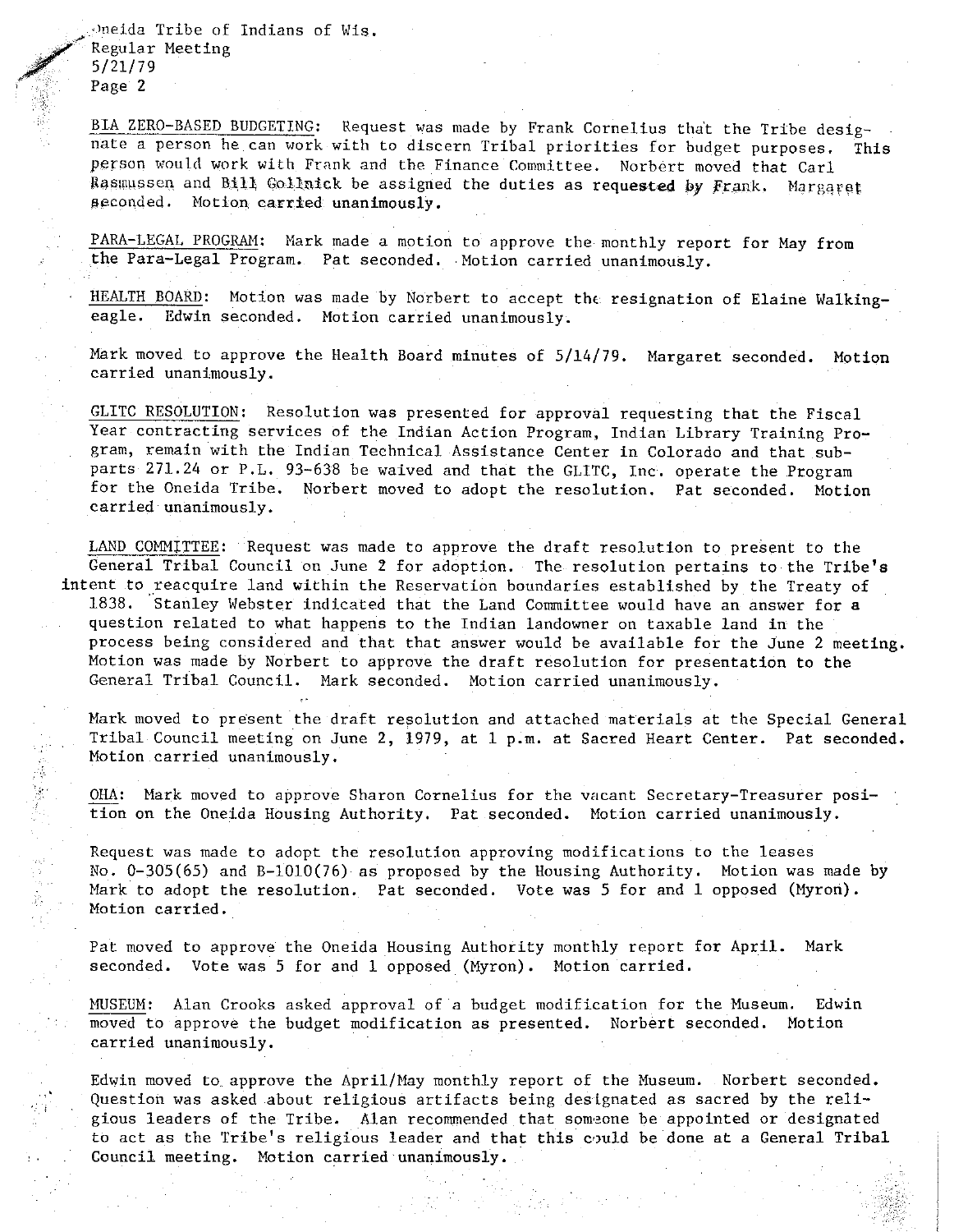Oneida Tribe of Indians of Wis. Regular Meeting<br>5/21/79 Page 3

> Chairman read the letter of resignation from Alan Crooks. Motion was made by Myron to accept the letter of resignation with the effective date of the resignation being 15 days. Pat seconded. Motion carried unanimously.

> Pat moved to report the Museum Director's position immediately for a two-week period. Mark seconded. Motion carried unanimously.

Chairman extended good wishes and regrets to Alan Crooks on behalf of the Business Committee and the Tribe.

BUS FUND: Sonny King requested approval to use remaining Bus Funds in the amount of \$1800 for equipment for the purpose of maintaining the Site I park. Discussion ensued on the type of equipment he wishes to purchase. Sonny said he would purchase a lawn mower of the type that is pulled behind a tractor. They currently use Art Skenandore's tractor for pulling. Mark made a motion to approve the request to use remaining Bus Fund monies for the purchase of a lawnmower. Pat seconded. Vote was 5 for and 1 opposed (Myron). Motion carried.

Sonny requested approval of an annual cost of living raise from April 1, 1979. He indicated that he didn't have time to approach the Business Committee earlier because of other commitments. Question asked about whether or not he discussed the matter with Personnel in view of the new wage scale for Tribal employees. Margaret moved that we refer the matter to the Personnel Manager. Pat seconded. Motion carried unanimously.

Sonny requested permission to solicit for funds for sponsors, equipment and money for the Little League. Mark moved to approve the request. Norbert seconded. Motion carried unanimously. Sonny will draft a letter of aprroval of the request for the Chairman's signature.

POW-WOW ADVERTISEMENT:' Discussion ensued on what space the Business Committee would be interested in purchasing from the Pow-wow Committee for their booklet and what the space would be used for. Pat moved to table acticn until Loretta is present. Margaret seconded. Motion carried unanimously.

LANGUAGE COMMITTEE: Request was made for a retroactive increase for Mary Stephan of 65¢/hour from February 5 to March 28, 1979. Margaret moved to approve the request. Mark seconded. Vote was 4 for and 2 opposed. Motion carried.

Request was made that the Language Committee act as the Title VII Advisory Council. Pat moved to approve the request. Margaret seconded. Vote was 4 for, 1 opposed (Myron) and 1 abstention, Motion carried.

**Request was made to hire Patricia Farmer, who was tenporary office assistant, to**  fill the position left vacant by Norma Skenandore in view of the short time left in the Language Project. Myron moved to approve the request. Pat seconded. Motion carried unanimously.

Amelia Cornelius requested a special meeting for May 30, 1979. Tribal Secretary will coordinate the meeting with Amelia.

Discussion ensued on the request for \$600 from the Tribe for the purchase of materials, fringe, ribbon and thread (\$350) and for beaded items, baskets and medallions (\$250) for Tribal graduates. Mark moved to support the request and that Amelia Cornelius seek the funds in the amount of \$600. Pat seconded. Vote was 4 for, 1 opposed (Myron) and 1 abstention. Motion carried.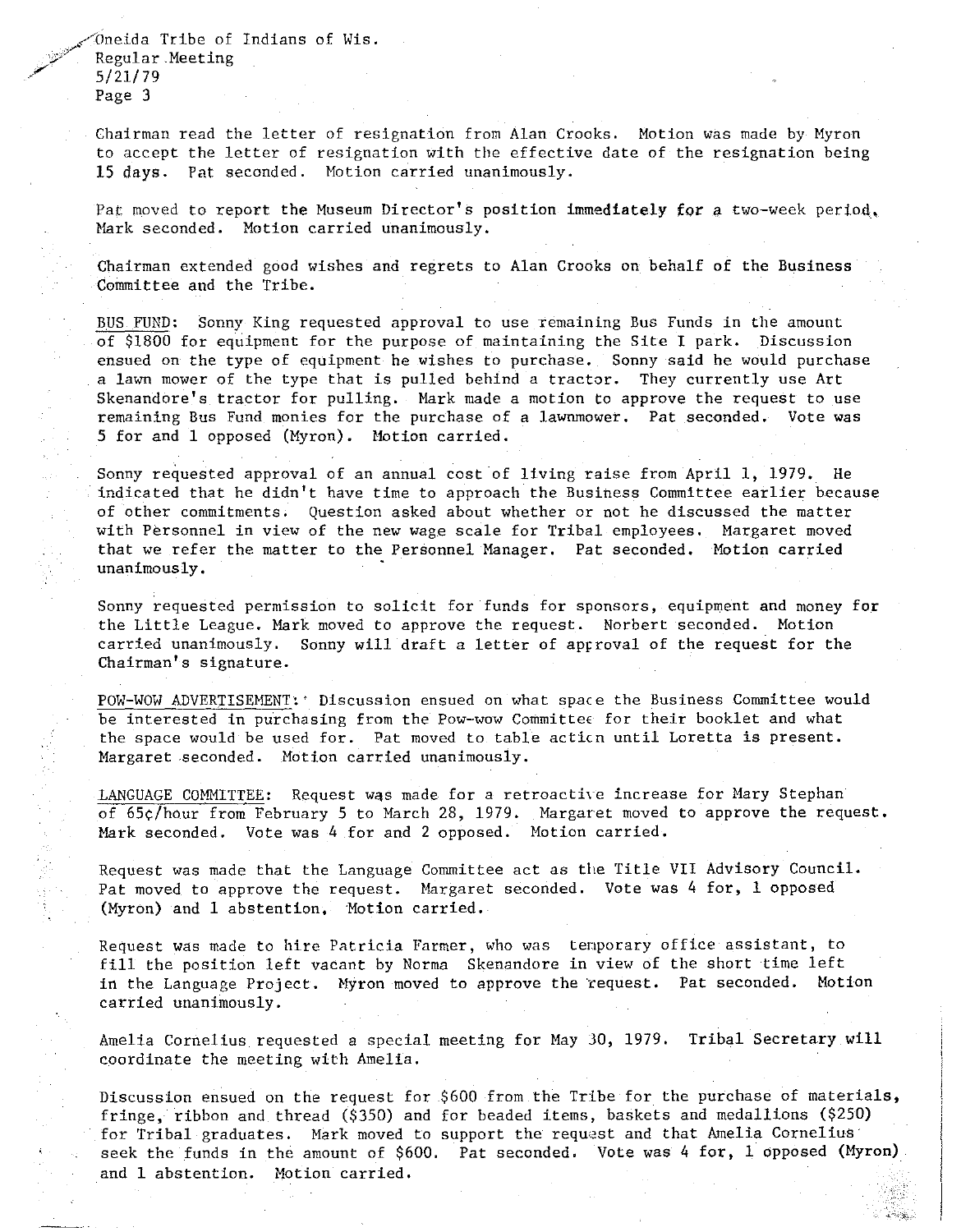,/Oneida Tribe of Indians of Wis. *Regular Meeting /* 5/21/79 Page 4

 $\frac{1}{2}$ 

Pat moved to approve the Language Committee minutes of 3/27/79 and 5/14/79. Edwin seconded. Hotion carried unanimously.

PLANNERS: Resolution was presented asking that the Planning *Office develop* an agricultural plan for the Oneida Reservation. The Planning Office recommended the development of an agricultural preservation plan and resulting zoning and the resolution approves their effort for doing just that. Margaret moved to adopt the resolution, Pat seconded. Motion carried unanimously.

Pat moved to approve the Planners monthly report for May. Margaret seconded. Motion carried unanimously.

OTDC: Ernie memo outlined several recommendations for approval. The first request was that the Business Committee direct the Finance Committee and/or the Accounting Office to secure \$6500 from a Tribal fund source to be deposited into the Enterprise Trust Account at Kellogg's Bank for additional stock inventory and operating capital. Norbert moved to approve the request. Pat seconded. Motion carried unanimously.

Second request made was that the Finance Committee and/or the Accounting Office secure either the cash or collateral to assist in the financing of a Tobacco building to be owned by the Tribe and leased to the Tobacco Enterprise at a construction cost of approximately \$32,000. Discussion ensued on when and how the Enterprise will start to pay for itself. Ernie stated he would provide a new cash flow in June. Pat moved to approve the second request. ·Norbert seconded. Vote was 5 for and 1 opposed (Myron). Motion carried.

The third request was that the Planning Office and the BIA real property representative immediately negotiate and accomplish a business lease with the Enterprise to be located at the Industrial Park at Lot  $#9$  at a rate of  $$3.50$  per square foot of building floor space with a lease for 5 years. Motion was made by Norbert to approve the third request. Edwin seconded. Motion was amended to delete the words "at Lot  $\#9"$ . All concur. Motion carried unanimously.

The fourth request was that the BIA be authorized to either withdraw approximately \$19,000 from the IMPL Account immediately and to coord:.nate efforts to secure all or part of that amount and make it available for the finaucing of the proposed building. Mark moved to approve the request. Edwin seconded. Vote was 5 for and 1 opposed (Myron). Motion carried.

The fifth request was that the Business Committee approve OTDC as the General Contractor of the lease facility, subcontracting the steel frame construction and any other part not available through force account personnel, and to accomplish the general contracting at cost. Mark moved to approve the request and Pat seconded. Vote was 5 for and 1 opposed (Hyron). Motion carried.

Ernie also requested permission to consolidate his monthly report with his OTDC report. His report would then contain the monthly report for OTDC, ITAC, HIP and the Enterprise. Consensus of approval was given by the Chairman.

JOM: The proposed modifications and revisions to the four school district LIEC budgets were presented for approval. Revision was necessary because of the \$16,000 add-on monies. Motion was made by Myron to approve the modifications and revisions as presented. Norbert seconded. Motion carried unanimously.